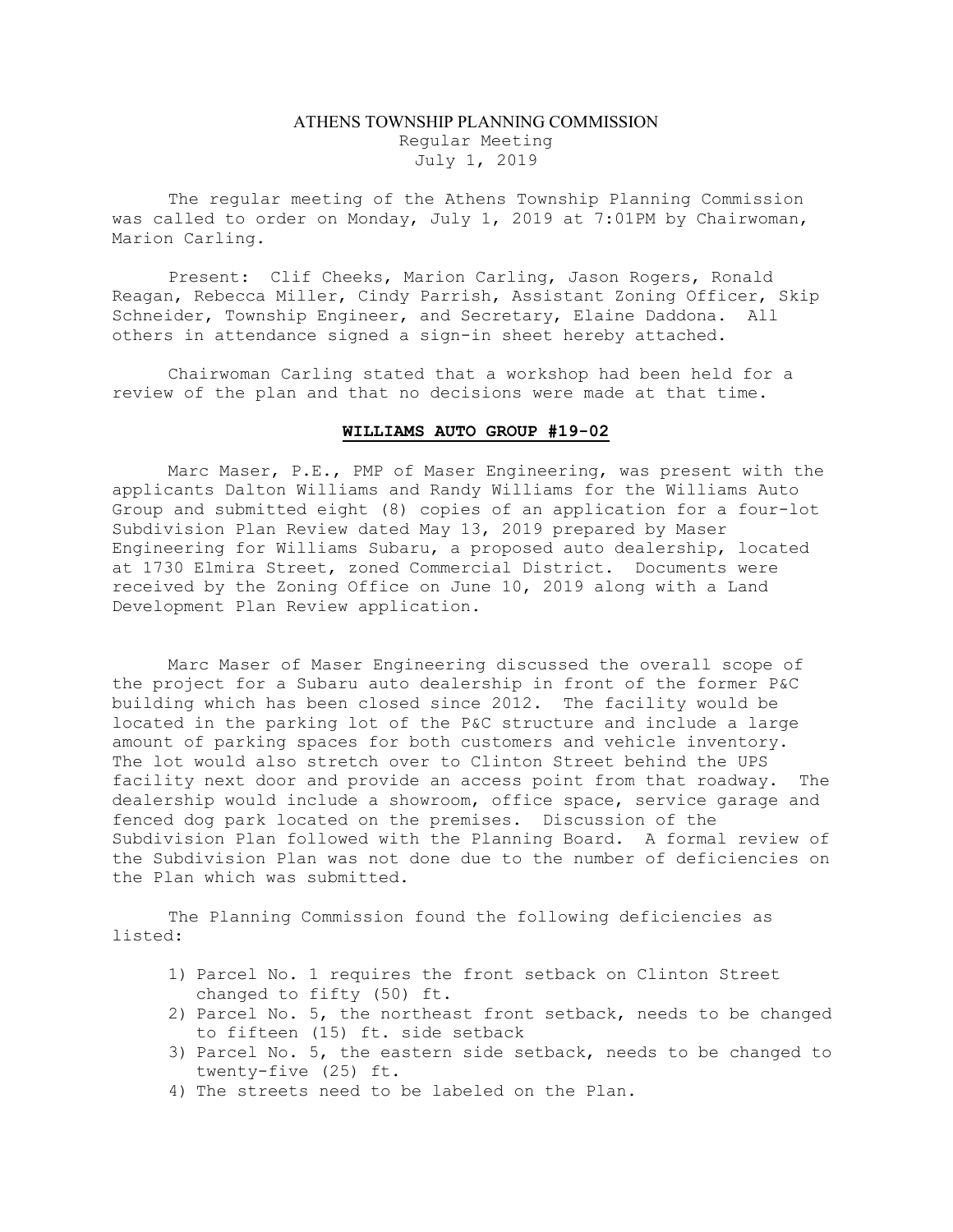Page 2 ATHENS TWP. PLANNING COMM'N July 1, 2019

> 5) Need to identify adjoining landowners on the Plan. 6) The signature block is missing on the Plan. 7) The location map is missing on the Plan. 8) The road right-of-way needs to be shown on the Plan. 9) Parcel I.D. area map shows two Parcel No. 3's. 10) Needs surveyor verification after the pins have been set. 11) Contour lines need to be shown on the Plan. 12) There is "no parking" within ten (10) ft. of the property line.

Check #8420 from Williams Subaru dated May 14, 2019 in the amount of Three Hundred (\$300.00) Dollars was received by the Zoning Office on June 11, 2019 for the filing fee along with Check #8418 made payable to the Bradford County Treasurer in the amount of Twenty-five (\$25.00) Dollars for the Bradford County review fee.

## CLIFFORD/MARY LOU CHAMPION #19-03

Bruce Benish of Benish Surveying was present along with applicants Debra Luchaco, Executrix of the Estate of Mary Lou Champion, and Jason M. Rogers for a two-lot subdivision, Lot 1A to become part and parcel to adjacent lot of Jason M. Rogers located on Shepard Road. Mr. Benish submitted ten (10) copies of a Subdivision Plan dated June 10, 2019 and received by the Zoning Office on that date along with a copy of the Deed, and Short Certificate for Letters Testamentary on the Estate of Mary Lou Champion which was dated March 21, 2019.

Check #3097 from Bruce Benish Surveying dated June 10, 2019 in the amount of One Hundred fifty (\$150.00) Dollars for filing fee along with Check #3098 made payable to the Bradford County Treasurer for the Bradford County review fee in the amount of Twenty-five (\$25.00) Dollars was received by the Zoning Office.

Motion by Ronald Reagan, second by Clif Cheeks, to review the Plan for Preliminary/Final Plan approval, and motion unanimously carried. A checklist was completed and no deficiencies were found.

Motion by Ronald Reagan, second by Clif Cheeks, to recommend preliminary/final plan approval to the Supervisors at their regular meeting to be held on July 31, 2019 at 6:00PM. Supervisor Christine Vough was present and suggested that the Supervisors were having a special session earlier than their regularly scheduled meeting and there was a possibility they would be able to review this at the meeting at that time. She would look into that.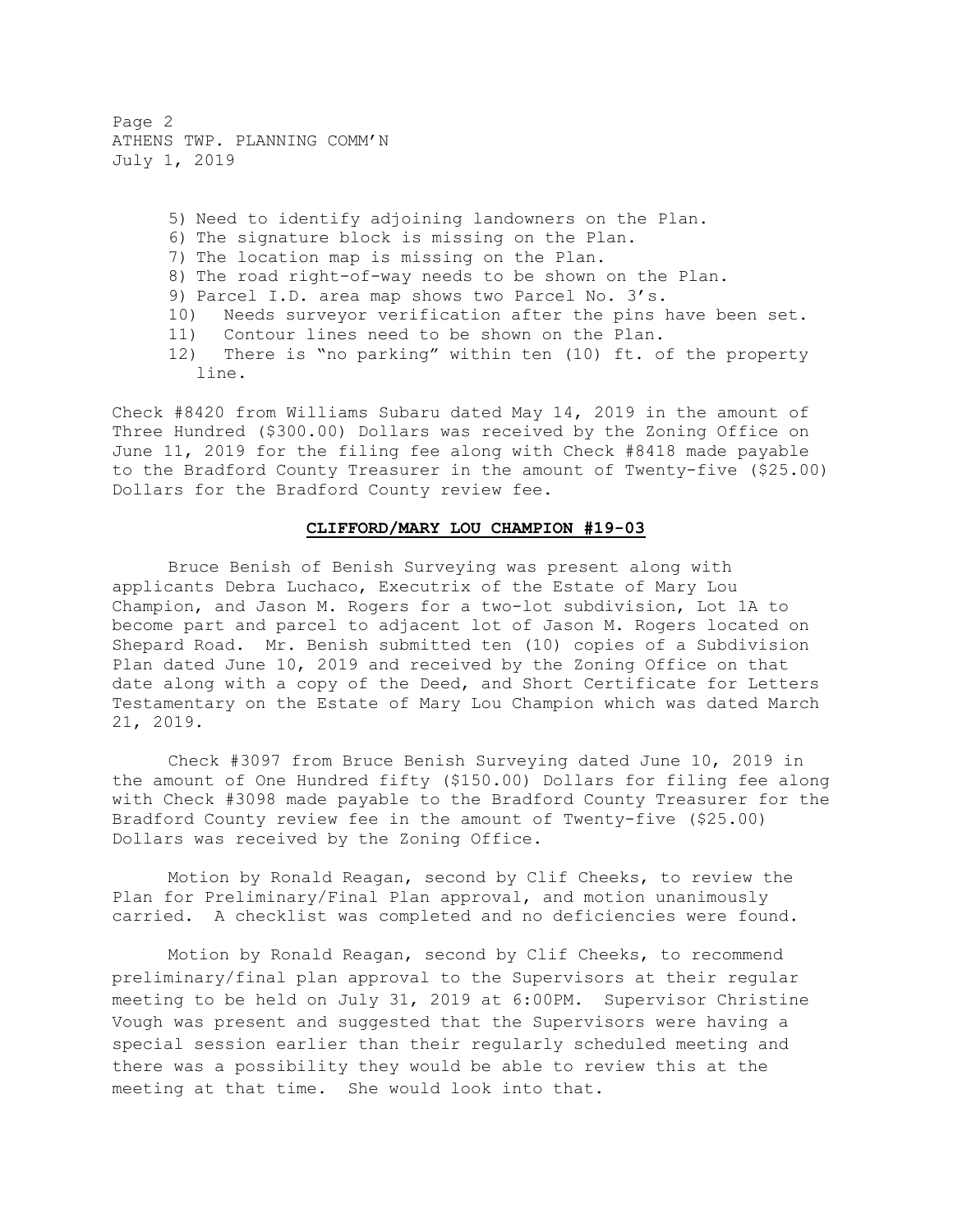Page 3 ATHENS TWP. PLANNING COMM'N July 1, 2019

Check #3097 from Bruce Benish Surveying dated June 10, 2019 in the amount of One Hundred fifty (\$150.00) Dollars for filing fee along with Check #3098 made payable to the Bradford County Treasurer in the amount of Twenty-five and no/100 (\$25.00) Dollars for the County review fee was received by the Zoning Office.

## WILLIAMS SUBARU OF ATHENS, PA #19-01

 Marc Maser of Maser Engineering presented eight copies of an application for a Preliminary Plan dated June 10, 2019 for a Land Development. The applicants, Dalton and Randy Williams of Williams Auto Group, were present also for a proposed 22,000 sq. ft. auto dealership to be located at 1730 Elmira Street, in a Commercial District. Mr. Maser submitted a Land Development application, Erosion and Sediment Control Narrative dated June 10, 2019, and copies of the Post Construction Storm water Management Report dated June 10, 2019 and the copies of the Zoning Variance Application for two additional Variances before the Athens Township Zoning Hearing Board and appropriate fees.

Check #8454 from Williams Subaru in the amount of Three Thousand One Hundred fifty and no/100 (\$3,150.00) Dollars for the filing fee; along with Check #8455 from Williams Subaru in the amount of One Thousand Five Hundred and no/100 (\$1,500.00) Dollars for the Engineer review fee; and Check #8457 from Williams Subaru made payable to the Bradford County Treasurer for the Bradford County review fee was received by the Zoning Office on June 10, 2019 (receipt dated June 11, 2019).

Skip Schneider, the Township Engineer, was present to review the Land Development Plan and submitted his letter to the Planning Commission dated June 28, 2019, a copy of the review is hereby attached.

The Planning Commission reviewed the Plan and submitted the following list of deficiencies for a formal review along with the listed comments of Skip Schneider, the Township Engineer, as follows:

1. Need to remove "Subdivision" and state that it is a "Preliminary Land Development Plan" on the Cover Sheet.